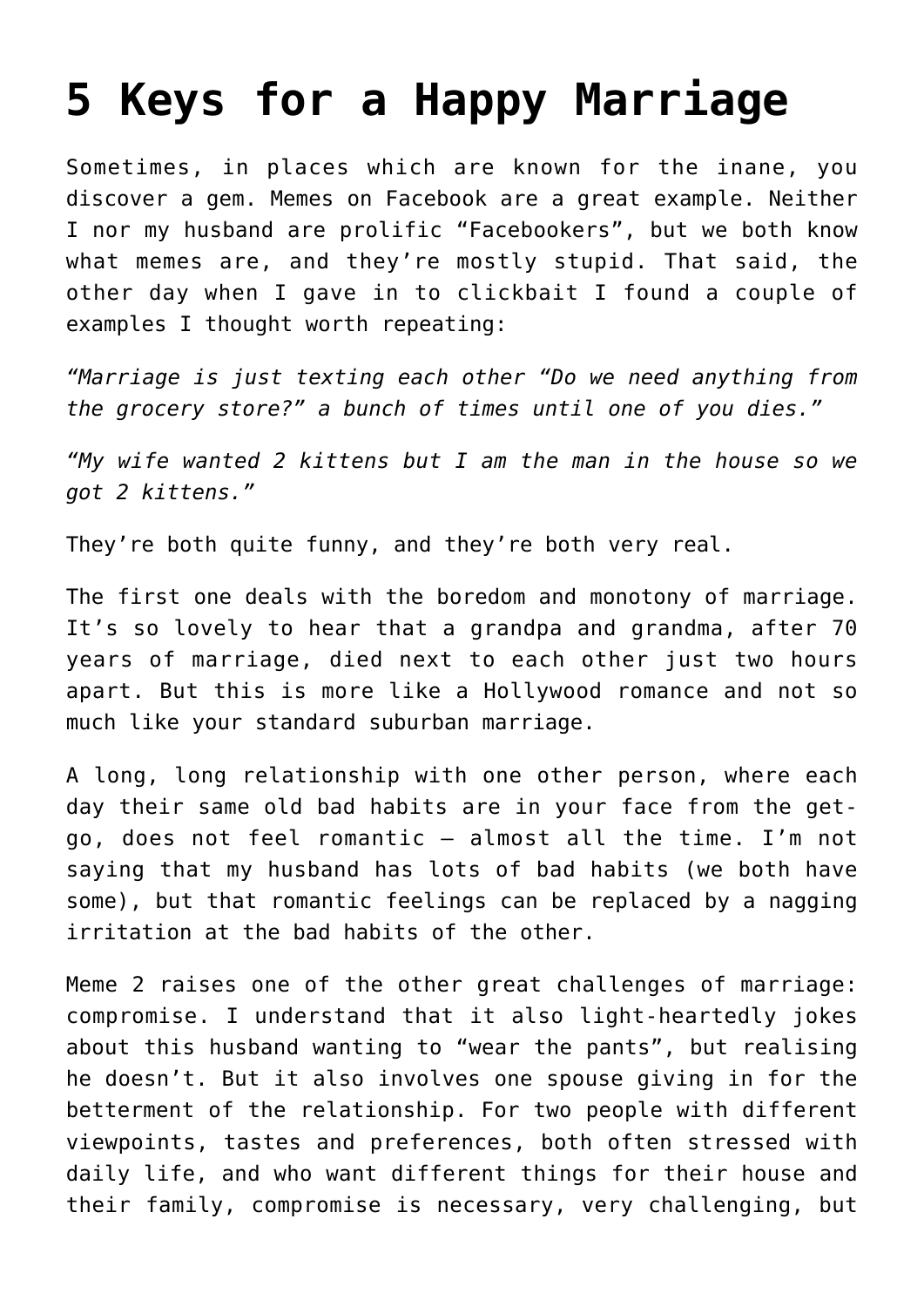really worthwhile.

My husband and I are both clear that there's no single, magic ingredient to a happy marriage, but there are a few things which we agree are fundamental for all. We could talk about the topic for days, but for the sake of simplicity we'll keep it to a round list of five things that we think are important for your marriage:

- 1. *Forgive.* If you read this far and no further, you'll still take a home a gem tonight. Saying "Hey, I appreciate your apology and I'm sorry too. Let's move on," and meaning it, is the oft forgotten companion of an apology. Of course, this means that one of you has to suck it up and admit a mistake, but it's equally important that the other half can accept an apology and admit any part they may have played in the conflict. Make up no matter what it costs, otherwise there will be a wall between the two of you, built by the bricks of your unresolved conflicts.
- 2. *The most important relationship in your family is between you and your spouse.* If deep romance and friendship between you is a thing of the past, you can, and should, rediscover it. It's easy to disappear into your work or focus on the kids and ignore your spouse, but your relationship is the foundation for your family. It really helps to regularly spend some time (but not too much) away from your children together, just enjoying each other's company. The time investment is worthwhile.
- 3. *Listen if you don't like listening, and talk if you don't like talking.* Each person has to do a lot of both, but understanding whether you have a tendency to clam up or to be disinterested is key. Your spouse needs to know what you're thinking and feeling, and you need to know the same about your spouse. If you don't, you're going to miss the mark in communication, and without good